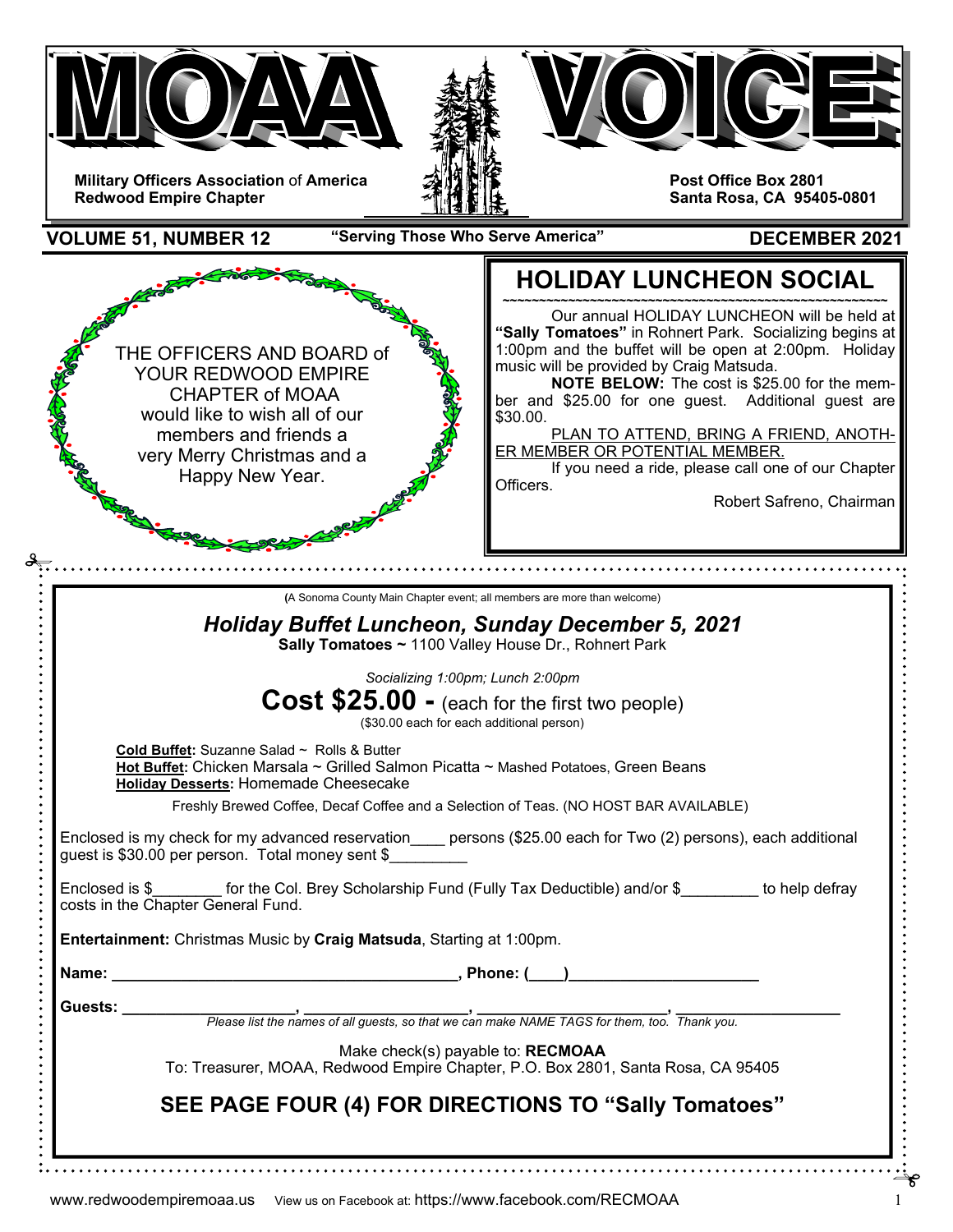

## **PRESIDENT'S COMMENTS**

Every month when I sit at my desk reflecting on a thought that I could write about for our news letter, I try to step outside of myself. To me that means opening up to things in the world around me. In years past I was interested in learning how to be a story teller. It gave me a vision of new experiences out-

side of myself. I recently purchased a new book written by Jane Goodall, The Eagle and the Wren. I was looking for something to share with my grandchildren

 It is a simple story about who can fly the highest. We all have goals and visions for ourselves as to what we want to accomplish in our lives. I think at times we focus too much on ourselves and the belief that we don't need the help of others. We were all given many gifts and strengths that lead us along life's pathway.

In the story the eagle climbs higher and higher into the sky passing up all of the other birds. He sees himself as the bird that can fly highest. As he gazed down upon the other birds he was surprised when a small Wren climbed out of his feathers on his back and flew higher than he could fly. The Wren looked down at the Eagle and said, "I couldn't have done it without your help."

The owl praised them both. "Together you have set a new record. With your strong wings and determination, mighty Eagle, and with your dreaming and your quick brain, little Wren, you have flown to a new height never reached by any bird before."

What the story said to me, was that when we work together we are able to reach new heights. The Redwood Empire Chapter of MOAA is ours to bring together and build upon the strengths and gifts of all our members

> **Major Kenneth Johnson, USAF, President**  408-466-6764  $\sim$  kenthetraveler@gmail.com

## **OUR MONTHLY LUNCH MEETINGS !!!!**

One of the priorities of your board members is the research and provide the best facilities to hold our monthly lunch meetings. This is an ongoing and challenging priority. Your board members have given time and effort researching and looking for a facility that will provide for our needs. The things that we have to consider include the location, the size of the facility, the seating capacity, provisions to provide for our speakers, environment, and the menu. The menu is the most complicated because everybody wants and enjoyable meal, good selection, and last but not least a reasonable price. Other restaurants we looked at would increase our lunch cost to 45 to 55 dollars.

 Added to that we must deal with the Covid restrictions. When dealing with all of the these factors, it limits our choices. The board needs your acceptance and understanding and know that we do our very best to meet your needs. We will stay with our current location until the end of the year, and early next year we will review our selection

#### **Major Kenneth Johnson, USAF, President**

| Make Checks Payable to:<br>RECMOAA | Non-receipt of dues payment by March 1st, may result in removal from chapter rolls.                                      |                                                | $\ddot{\bm{\theta}}$ :                                                                                                                                                                                                                                                                                                                                             |                  |                      |                                                  |           |
|------------------------------------|--------------------------------------------------------------------------------------------------------------------------|------------------------------------------------|--------------------------------------------------------------------------------------------------------------------------------------------------------------------------------------------------------------------------------------------------------------------------------------------------------------------------------------------------------------------|------------------|----------------------|--------------------------------------------------|-----------|
| 2022                               |                                                                                                                          | Wives club dues: (If wife a member) \$25.00 \$ | Donation to the General Fund: (to defray costs) \$                                                                                                                                                                                                                                                                                                                 | Total enclosed\$ |                      | (Please Return this notice in envelope provided) |           |
|                                    | Dues become due and payable on January 1st                                                                               |                                                | Fully tax deductible contribution<br>COL Brey Scholarship fund:                                                                                                                                                                                                                                                                                                    |                  |                      |                                                  |           |
| <b>DUES NOTICE FOR</b>             | DUES Requirements: (For complete information check your current by-laws)                                                 |                                                | Wife's name                                                                                                                                                                                                                                                                                                                                                        | Thank You!       | NAME: (First & Last) |                                                  |           |
|                                    | <b>COPY</b><br>Shown<br>It will be sent out<br>ice. It will be se<br>return envelope.<br>ice, you may no<br>dues notice. | <b>OF</b><br>above                             | <b>DUES</b><br>is<br>a<br>copy<br>by First Class mail, with a<br>If you do not receive a dues no-<br>you may not owe dues or it was<br>ou think you should be paying dues, but did not<br>get a notice, contact your secretary for an expla-<br>nation or the need for him to send you another<br>Thank you, ROBERT R. SAFRENO<br>Redwood Empire Chapter Secretary | of 2022          | <b>NOTICE</b>        | Dues<br>missent.                                 | no-<br>lf |
|                                    |                                                                                                                          |                                                | "Sunshine Lady"                                                                                                                                                                                                                                                                                                                                                    |                  |                      |                                                  |           |
|                                    |                                                                                                                          |                                                | Call Myrna Hurst, 707-468-0146,<br>if you know of anyone in the chapter who<br>might enjoy a get well or sympathy card.                                                                                                                                                                                                                                            |                  |                      |                                                  |           |

# **COPY OF DUES NOTICE**

### **"Sunshine Lady"**

## **ZOOM ~ MOAA BOARD MEETING**

**BOARD OF DIRECTORS:** Tuesday, December 7, 2021, 11:30am. Tim Morgan will be sending information on how to join the meeting. If a member of the Chapter wishes to join the meeting, you must contact us by e-mail and we will give you the information needed.

Chapter members are always welcome at these meetings.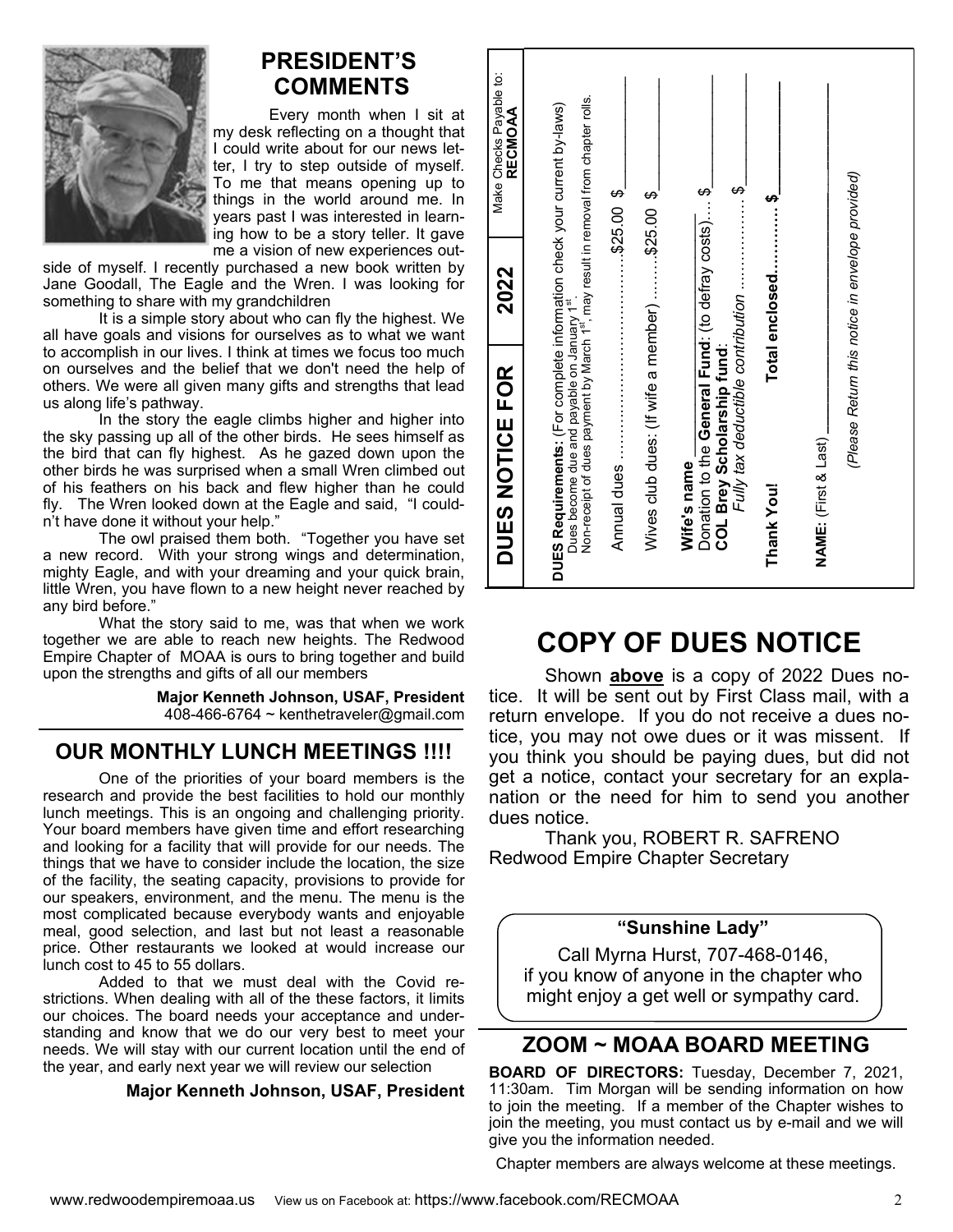## **Legislative Update– December 2021 Federal**

 **Federal Budget . 2022 NDAA**. As everyone pretty much knows, many details still need to be worked out, but with Congress going on recess, it's doubtful if anything will happen before the end of the year. While this delay has happened during the past couple of decades, currently, due to Increased party division, political grandstanding, decline of military experience in Congress, and other environmental factors have only worsened these trends.

**S. 344 Concurrent Receipt - aka Major Richard Star Act.** This legislative proposal would provide for full retirement benefits for those injured in combat and forced to retire before twenty years off service. Although it has received adequate support, it appears that it might not "make to cut" when the NDAA gets finalized because counter balancing budget line has not been found. Bummer!

**H.R. 2214 and S.1669 - The Military Retiree Survivor Comfort Act.** Financial concerns and stress can be a terrible burden on top of an already stressful situation for a newly widowed spouse. For some, when they discover DFAS may take part or all of that last retirement check back, it can be an overwhelming event. will allow survivors to gradually repay the amount over the next 12 months and have an opportunity to request for debt forgiveness through DoD.

**COLA** — It looks like we will be getting a 5.9 percent raise. This is good news. Let's hope nothing gets changed until payday. However, on the downside of this increase is the corresponding increase in MEDI-CARE Part B and increases ion copayments. It's not enough, but it will help because so far, the latest numbers show the numbers for the next raise are off the chart for October (factor for next year) at 1.2%.

#### **State**

**Tax Exemption for Military Retired Pay**. Things have started to move. Jeff Breiten, CALMOAA VP Legislative, has identified two assembly members who will sponsor a bill for this exemption. One is Assemblymember James Ramos from , the 40th District and the other, Assemblymember Megan Dahle from the 1st District. This is great news, however, **a lot more work** by all our members statewide to keep the ball rolling. Hopefully, some of you will make personal calls on our local legislators once a bill number gets assigned.

 As I said before, this is a biggie. We are all in this together! Stay **tuned!** 

### **Merry Christmas to All!**

**Vern McNamee**, LTC, USA Retired Legislative Chair Redwood Empire Chapter, MOAA

#### **Ted Puntillo, Director Veteran Services 675 Texas Street, suite 4700 Fairfield, CA 94533 Phone 707-784-6590 FAX 707-784-0927**

#### **Subject:** 2022 COLA

 There will be a **5.9%** increase for VA compensation and pension payments in 2022 due to a cost of living adjustment. Under federal law, the cost-of-living adjustments to VA's compensation and pension rates are the same percentage as for Social Security benefits.

 Periodically, The Department of Veterans Affairs (VA) makes cost-of-living adjustments (COLAs) to VA compensation and pension benefits to ensure that the purchasing power of VA benefits is not eroded by inflation. Under federal law, the cost-of-living adjustments to VA's compensation and pension rates are the same percentage as for Social Security benefits.

 COLAs are determined by an increase in inflation as measured by the Consumer Price Index for Urban Wage Earners and Clerical Workers (CPI-W). The Bureau of Labor Statistics determined there was a 5.9% increase in 2021. Therefore, the COLA for 2022 is 5.9%.

**James Little Change Management Agent Oakland Regional Office Veterans Affairs** 

### **Redwood Empire Chapter Officers and Directors for 2022**

- President Maj Ken Johnson, USAF
- 1st Vice President *(None at this time)*
- 2nd Vice Pres. 1Lt Donald J. Nowacki, USANG
- Secretary Cpt Robert R. Safreno, USAF
- Treasurer LCDR Tim Morgan, USNR
- Directors  $\sim$  2022 Martina Lewis Susan Linch LTC Gary Meagher, AUS Mary-Gwen Neisingh
- Directors  $\sim$  2022-2023 (2 yrs.) Capt Lee R. Berry, USMC Mrs. Myrna M. Hurst Donna Poulter CPT Lewis Wall, USA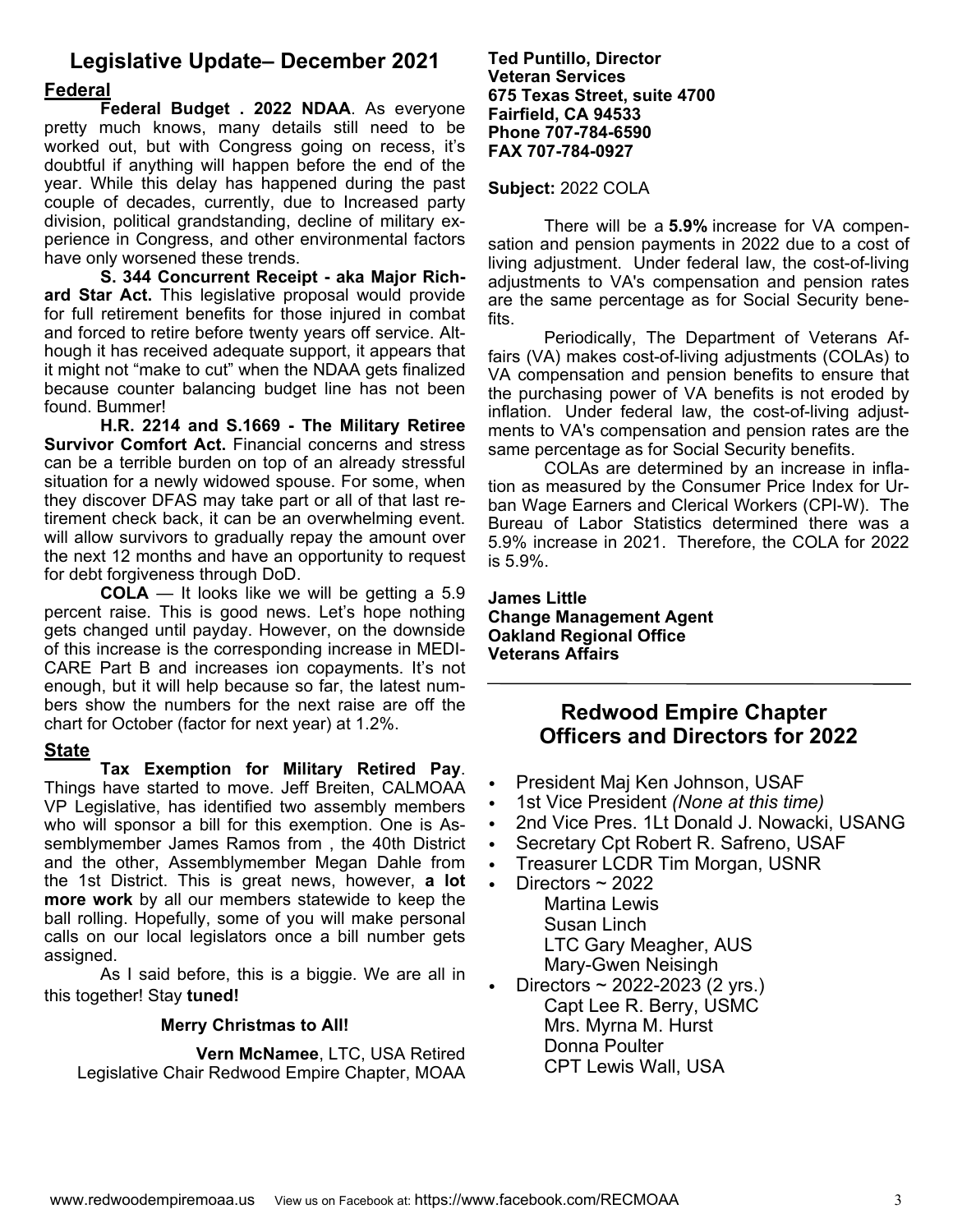### **Redwood Empire Chapter member CPT WILLIAM ANDERSON, USA**

#### **Is offering his service to members and veterans in need.**

He realizes that the country is presently going through a rough time, because of the present COVID-19 virus and shelter in place, there are a lot of people with many different needs. He is offering to our members and any veterans organizations his help.

 As a landlord he can repair many house issues for our their members. **FREE!** They only need to pay for parts.

 He can transport supplies. He lives in Santa Rosa. He owns 57 properties in this state alone and is his own maintenance service. He does many kinds of things. He still offers a weeks worth of goods and 5 gallons of gas to needy members, vets and classmates.

 Anyone can call him and he will give you more details. Call: William Anderson at 707-331-0366 Letter sent on August 27, 2021 to Epicenter.......... Dear Charles,

Thank you for hosting our group, MOAA. All were pleasantly surprised with the room and its natural light and simple order. When asked about the food, there were no complaints, so I think we were all happy with our first outing together. Your speech was very informative and interesting. Isn't it funny, how many of us did not know about the Epicenter before? We all appreciate your interest and care in dealing with us and we are looking forward to our next visit.

#### Sincerely,

Dayle Johnson and Ken Johnson, President of MOAA

### ~~~~~~~~~~~~~~~~~~~~~~~~~~~~~~~~~~~~~~~~~~~~~~ **"Pub Crawl" by Ken Johnson**

 Please join us as we start an in person event for all our Chapters MOAA members. No agenda, just a place and a time where we can gather and share a beer or two and talk about items of interest to all of us. We have been looking for a place that is easy for all of us to get to, and someplace that's quiet so we can gather in our own little corner and just talk and have time together. We have chosen to have our event at the *Graton Resort & Casino,* in Rohnert Park. They have several restaurants but the one I like is called the **Daily Grill.** It has both indoor and outdoor seating and a very nice menu. They have three large parking lots so there's plenty of room for parking.

 We will try again to meet on the third Tuesday, at 11:30am, December 21st. **NOTE: This is not just for the guys, the wives or spouses are more than welcome**. Our time and date for future meetings will be up to the needs of interested members. This is just the start of a fun way to get together and have great times together. A few of our members had a good time doing this by **ZOOM** meetings in the past. However I'm open to any input and suggestions, so call me if you have any questions at 408-466-6764.

Ken Johnson

## **DIRECTIONS TO SALLY TOMATOES**

1100 Valley House Dr., Rohnert Park

Coming From the North:

Go south on Hwy 101

Exit at the Rohnert Park Expressway, turn left.

 Turn right on Petaluma Hill Rd., then right on Valley House Dr.

 Turn right just before a large office building complex; **"Sally Tomatoes"** is on the left.

Coming From the South:

Go north on Hwy 101

Take Exit 476, Old Redwood Hwy

 Turn right on Redwood Hwy, then right on Main St., which becomes Petaluma Hill Rd.

 Turn left on Valley House Dr., then right into a large office building complex.

**"Sally Tomatoes"** is the first building on the left.

#### Coming From the East:

 Take Petaluma Hill Rd. south, either via Santa Rosa Ave.

 Or take Bennett Valley Rd., turning right on Grange and then left on Petaluma Hill Rd.

 Turn right on Valley House Dr., then right into a large office building complex.

**"Sally Tomatoes"** is the first building on the left.

### **Subject: History of a Common Word ~ Love the last line!**

**Manure:** In the 16th and 17th centuries, everything for export had to be transported by ship. It was also before the invention of commercial fertilizers, so large shipments of manure were quite common.

 It was shipped dry, because in dry form it weighed a lot less than when wet, but once water (at sea) hit it, not only did it become heavier, but the process of fermentation began again, of which a byproduct is methane gas. As the stuff was stored below decks in bundles you can see what could (and did) happen. Methane began to build up below decks and the first time someone came below at night with a lantern, **BOOOOM**

 Several ships were destroyed in this manner before it was determined just what was happening. After that, the bundles of manure were always stamped with the instruction ' Stow high in transit ' on them, which meant for the sailors to stow it high enough off the lower decks so that any water that came into the hold would not touch this "volatile" cargo and start the production of methane.

 Thus evolved the term ' **S.H.I.T '**, (Stow High In Transit) - "So it's really not a swear word' - it has come down through the centuries and is still in use to this very day.

 You probably did not know the true history of this word. Neither did I - I had always thought it was a golfing term!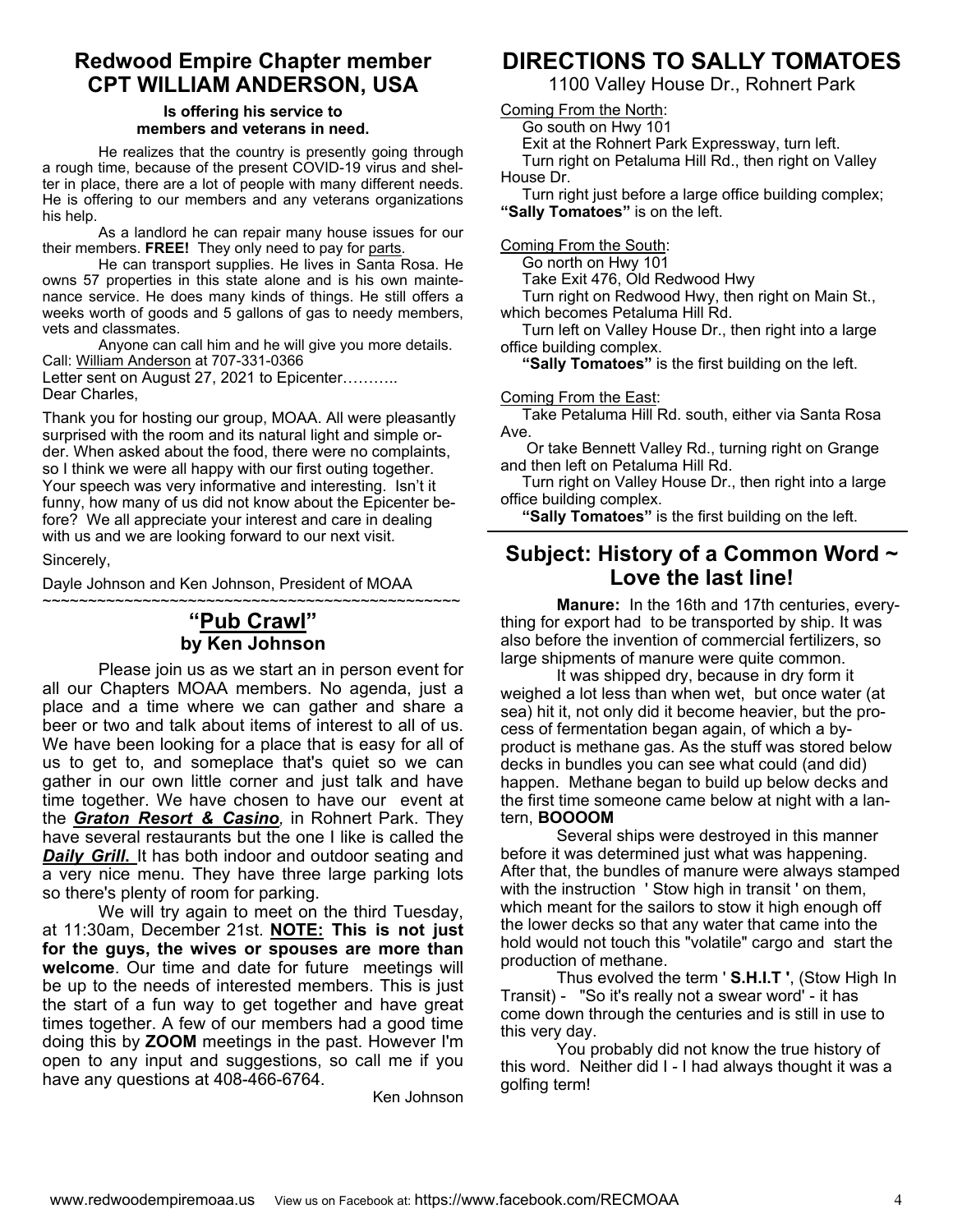### **DUES NOTICE**

 All regular members should have received your dues notice by the time you get this bulletin by mail. The notices were sent First Class mail, with an envelope that could be used to return your payment of dues.

#### From By-Laws: **Article VII, Section B.**

 Annual dues shall become due and payable on the first day of January. Members who fail to renew their membership by that date shall be reminded of their overdue status and, if payment is not received by the first day of March, shall be dropped from the rolls. Membership may be reinstated upon payment of current dues.

 Notices were sent only to members who need to renew their dues for 2022. There are still a few members who have not renewed their dues for 2019 as of the publication of this bulletin.

**NOTE:** Members should not pay Wives Club dues unless their wife is a member of the Wives Club. Every year your Treasurer receives additional payment for wives and then passes on payment to Florence Wall for the payment of dues for about 5 or 6 women who are not Wives Club members. She then has to call and inform them, or send checks back to the member that has paid his wives dues in error.

**Please note members dues are \$25.00 a year.** 

**Wives dues are \$25.00, ONLY if they belong to the Wives Club** 

### **SCHOLARSHIP APPLICATIONS**

 The application period for COL William G. Brey Scholarships will open on January 1, 2022, and will close on March 15, 2022. Closing date is firm. Those eligible to apply for scholarship assistance are children, wards, and lineal descendants (including grandchildren, great-grandchildren, and great-greatgrandchildren, natural or adopted of living or deceased members of the Chapter). Scholarship eligibility is limited to those pursuing undergraduate academic and professional certificate programs. Applications will not be accepted for support of graduate studies.

Our experience is that it can take some time for prospective applicants to gather all the required supporting documentation, then prepare and submit the completed application before the cutoff date. We therefore recommend that Chapter members advise eligible family members of scholarship availability and contact information early enough to give them sufficient reaction time.

 Application forms are available. They are available on our website (under Programs) and also may be obtained by writing to:

 **Secretary, Redwood Empire Chapter, MOAA** Post Office Box 2801 Santa Rosa, CA 95405-0801

or by directly contacting Scholarship Committee Chairman: **Susan Linch**

4825 Glencannon Street,

 Santa Rosa, CA 95405-7911 – Phone: (707)538-3342 or e-mail: srmomx5@comcast.net

 Susan will provide them immediately to all interested parties by fastest means available.





# **COMING SOON!!!! THE COL BREY SCHOLARSHIP AND MERIT AWARDS HAVE BEEN REVISED TO REFLECT GRADES, MERIT, AND HUMANITY!!! OPEN TO:**

High school seniors or High school graduates

• to pursue a college degree

• to enroll in a professional training program such as fire prevention, electrician, police protection, auto mechanics, culinary school, or comparable training programs.

• college undergraduates

• previous applicants of the Brey Scholarship The Brey Scholarship is limited to a maximum of **two** awarded scholarships per applicant.